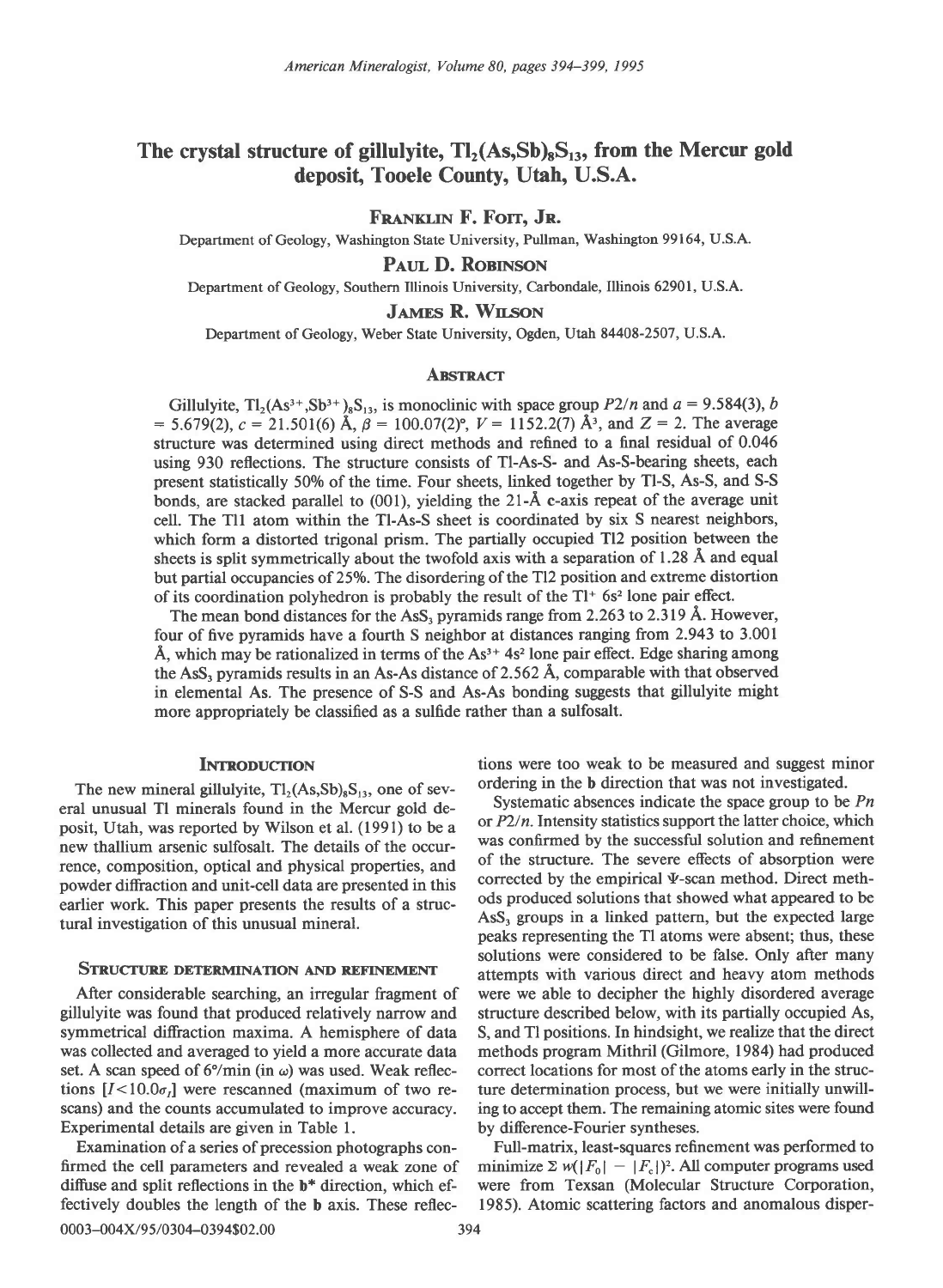sion corrections were taken from the International Tables for X-ray Crystallography (Ibers and Hamilton, 1974). A site occupancy refinement of the As positions indicated that virtually all the Sb found in the microprobe analyses of gillulyite (Wilson et al., l99l) resides at the As4 and As5 sites; the refined occupancy values are in good agreement with the electron microprobe analytical values. Table 2 lists the final refined positional, occupancy, and displacement parameters; bond distances and angles are presented in Table 3. The observed and calculated structure factors are given in Table 4.'

The presence of the weak and diffuse superstructure reflections, which double the length of  $b$ , abnormally large Tl and S thermal parameters, a split Tl2 position, and partial site occupancies reveal the existence of domains and partial atom ordering in gillulyite. Thus, what was determined and is described below is the average structure.

# **DISCUSSION**

# General structural details

The structure of gillulyite is a composite of two types of structurally similar sheets, Tll-As-S-bearing and As-S-bearing sheets situated parallel to (001). Each of the two sheet types is present statistically 50% of the time. The first type (Fig. l) consists of single chains of edgesharing Tl1-S<sub>6</sub> polyhedra extending parallel to  $[010]$  and isolated three-membered rings, Asl, As2, and As3, of corner-sharing  $\text{AsS}_3$  pyramids. The isolated  $\text{As}_3\text{S}_4$  rings are sutured together by edge sharing with Tll polyhedra in adjacent chains. Tll is coordinated by six S atoms forming a distorted trigonal prism, with one side parallel to (001) and the prism axis parallel to [100]. The Tll-S distances range from 3.300 to 3.438 A, with a mean of 3.356 A (Table 3). The next nearest S neightbors are 54 at distances of 3.915 and 3.983 A. Tl polyhedral edges shared with adjacent As and Tl polyhedra are the short-

TABLE 1. Experimental details for gillulyite

| Crystal data                                                                                                                                                                                                                                  |                                                                                                                                                                                                                                                               |  |  |  |  |  |  |  |
|-----------------------------------------------------------------------------------------------------------------------------------------------------------------------------------------------------------------------------------------------|---------------------------------------------------------------------------------------------------------------------------------------------------------------------------------------------------------------------------------------------------------------|--|--|--|--|--|--|--|
| $TI_2(As_{7.78},Sb_{0.22})S_{13}$<br>$M_r = 1435.20$<br>Monoclinic<br>P2/n<br>$a = 9.584(3)$ Å<br>$b = 5.679(2)$ Å<br>$c = 21.501(6)$ Å<br>$\beta = 100.07(2)^{\circ}$<br>Cell parameters from<br>20 refl.<br>$2\theta = 43.5 - 49.1^{\circ}$ | $V = 1152.2(7)$ Å <sup>3</sup><br>$Z = 2$<br>$D_r = 4.14$ g/cm<br>$D_{0} = 4.02$ g/cm<br>$M_0K_{\alpha}$<br>$\lambda = 0.71069 \text{ Å}$<br>$\mu = 265.59$ cm <sup>-1</sup><br>$T = 296 K$<br>irregular fragment<br>$0.22 \times 0.14 \times 0.10$ mm<br>red |  |  |  |  |  |  |  |
| Data collection                                                                                                                                                                                                                               |                                                                                                                                                                                                                                                               |  |  |  |  |  |  |  |
| Rigaku AFC5S diffractometer<br>Absoprtion correction<br>$\Psi$ scan empirical<br>4 refl.<br>$T_{\text{min}} = 0.48$ , $T_{\text{max}} = 1.0$<br>4504 measured refl.<br>2031 independent refl.                                                 | 930 observed refl. $[1 > 4\sigma_i]$<br>$2\theta_{\text{max}}=50^{\circ}$<br>$h = -11 - 11$<br>$k = 0 - 6$<br>$1 = -25 - 25$<br>3 standard refl.<br>frequency: 150 refl.<br>intensity variation: 1.4%                                                         |  |  |  |  |  |  |  |
| <b>Refinement</b>                                                                                                                                                                                                                             |                                                                                                                                                                                                                                                               |  |  |  |  |  |  |  |
| Refinement on $F$<br>Final $R = 0.046$<br>$R_{w} = 0.061$<br>$S = 1.57$<br>930 refl.                                                                                                                                                          | $w = 4F_0^2/\sigma_{F_0^2}^2$<br>127 parameters<br>$(\Delta/\sigma)_{\text{max}} = 0.001$<br>$(\Delta \rho)_{\text{max}} = 3.83 \text{ e}/\text{\AA}^3$<br>$(\Delta \rho)_{\rm min} = -2.05 \text{ e}/\text{\AA}^3$                                           |  |  |  |  |  |  |  |

est, and the Tl-S bonds to the bridging S are alternately long and short parallel to the chain length (Table 3, Fig. 2). Despite having a lower coordination number (6), the mean Tl1-S distance is larger than that observed for <sup>[8]</sup>Tl (3.339 Å) in bernardite, TlAs, $S_8$  (Pašava et al., 1989), <sup>[7]</sup>Tl  $(3.294 \text{ Å})$  in lorandite, Tl<sub>2</sub>As<sub>2</sub>S<sub>4</sub> (Fleet, 1973), and <sup>[7]</sup>Tl (3.288 A) in fangite (Wilson et al., 1993). Abnormally long mean bond distances (e.g.,  $^{[6]}T12-S = 3.445$  Å) and anomalously high isotropic displacement parameters  $(B_{\text{iso}})$  $\sim$  5) were also observed for the partially occupied Tl positions in the averaged structure of imhofite (Divjakovi6 and Nowacki, 1976).

Two of the three pyramidal AsS, groups (Asl and As3) that comprise the three-membered rings have only As-S bridge bonds, and these range from  $2.289$  to  $2.359$  Å (mean = 2.319 Å) and 2.294 to 2.352 Å (mean = 2.318) A), respectively. These means are almost identical to the average bridge bond (2.31 A) observed in well-refined sulfosalt structures (Takéuchi and Sadanaga, 1969). The

TABLE 2. Atomic coordinates, anisotropic displacement parameters, and B equivalents for gillulyite

|                 | $\boldsymbol{\chi}$ |           | z            | Occup.     | $U_{11}$ | $U_{22}$ | $U_{33}$ | $U_{12}$    | $U_{13}$    | $U_{23}$    | $U_{\text{eq}}$ |
|-----------------|---------------------|-----------|--------------|------------|----------|----------|----------|-------------|-------------|-------------|-----------------|
| T11             | 0.8102(3)           | 0.9483(5) | 0.1488(1)    | 0.5        | 0.035(1) | 0.035(1) | 0.066(2) | $-0.004(1)$ | 0.024(1)    | $-0.008(1)$ | 0.044(1)        |
| T <sub>12</sub> | 0.1895(4)           | 0.8829(6) | 0.2589(2)    | 0.5        | 0.130(4) | 0.052(2) | 0.125(3) | $-0.009(2)$ | $-0.077(4)$ | $-0.004(2)$ | 0.114(2)        |
| As1             | 0.4732(2)           | 0.4472(4) | 0.0883(1)    | 1.0        | 0.010(1) | 0.013(1) | 0.021(1) | 0.001(1)    | 0.0023(8)   | 0.002(1)    | 0.015(1)        |
| As2             | 0.2587(2)           | 0.9009(5) | 0.0205(1)    | 1.0        | 0.019(1) | 0.025(2) | 0.029(1) | 0.003(1)    | 0.008(1)    | 0.014(1)    | 0.024(1)        |
| As3             | 0.0965(2)           | 0.4476(5) | 0.0883(1)    | 1.0        | 0.011(1) | 0.014(1) | 0.023(1) | $-0.000(1)$ | 0.0069(9)   | 0.001(1)    | 0.016(1)        |
| As4, Sb1        | 0.8077(5)           | 0.2107(8) | 0.1446(2)    | 0.43.0.07  | 0.015(3) | 0.016(3) | 0.016(2) | 0.001(2)    | 0.008(2)    | 0.002(2)    | 0.015(1)        |
| As5, Sb2        | 0.8087(5)           | 0.6617(8) | 0.1468(2)    | 0.46, 0.04 | 0.017(3) | 0.014(2) | 0.015(2) | $-0.002(2)$ | 0.006(2)    | 0.002(2)    | 0.015(1)        |
| S <sub>1</sub>  | 0.3105(6)           | 0.388(1)  | 0.1543(3)    | 1.0        | 0.009(3) | 0.025(4) | 0.030(3) | 0.002(3)    | 0.007(2)    | 0.009(3)    | 0.021(2)        |
| S <sub>2</sub>  | 0.6452(5)           | 0.437(1)  | 0.1813(2)    | 1.0        | 0.015(3) | 0.024(3) | 0.018(3) | 0.001(3)    | 0.009(2)    | $-0.002(3)$ | 0.018(2)        |
| S <sub>3</sub>  | 0.4708(7)           | 0.850(1)  | 0.0876(3)    | 1.0        | 0.019(3) | 0.014(4) | 0.051(4) | $-0.004(3)$ | 0.001(3)    | 0.000(3)    | 0.029(2)        |
| S <sub>4</sub>  | 0.2435(6)           | 0.543(1)  | $-0.0191(3)$ | 1.0        | 0.023(3) | 0.052(4) | 0.018(3) | 0.005(4)    | 0.010(2)    | $-0.004(3)$ | 0.030(2)        |
| S <sub>5</sub>  | 0.0980(7)           | 0.852(1)  | 0.0879(3)    | 1.0        | 0.028(3) | 0.023(4) | 0.031(3) | 0.001(3)    | 0.013(3)    | $-0.002(3)$ | 0.026(2)        |
| S <sub>6</sub>  | 0.9980(5)           | 0.434(1)  | 0.1811(2)    | 1.0        | 0.012(3) | 0.027(3) | 0.018(3) | $-0.004(3)$ | 0.009(2)    | 0.000(3)    | 0.018(2)        |
| S7              | 0.844(1)            | 0.941(2)  | 0.2254(5)    | 0.5        | 0.028(6) | 0.019(6) | 0.013(5) | 0.007(6)    | 0.005(4)    | 0.001(5)    | 0.020(3)        |

<sup>&#</sup>x27; To obtain a copy of Table 4, order Document AM-95-582 fiom the Business Office, Mineralogical Society of America, I130 Seventeenth Street NW, Suite 330, Washington, DC 20036, U.S.A. Please remit \$5.00 in advance for the microfiche.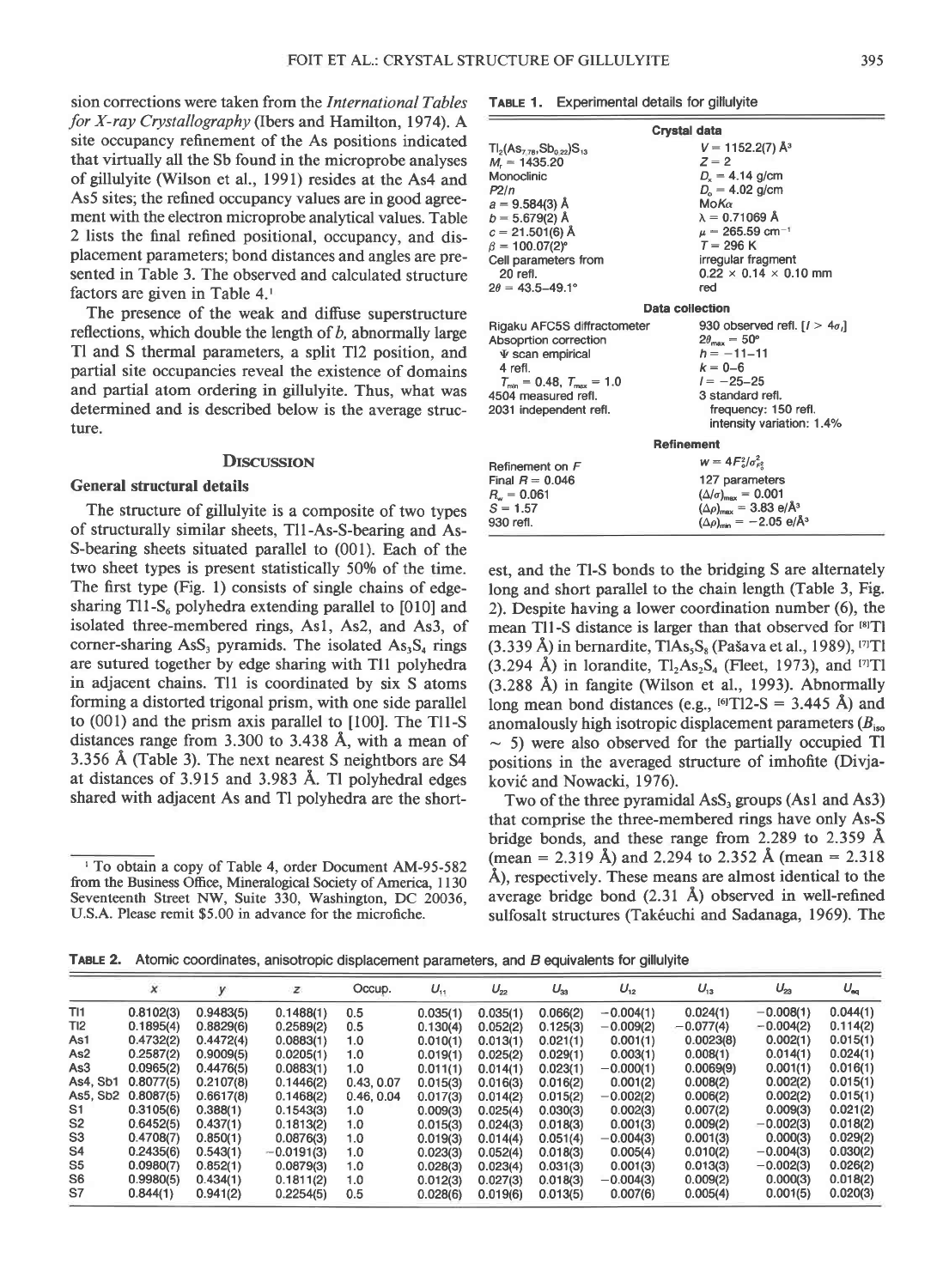TABLE 3. Bond distances (Å) and angles (°) for gillulyite

| Atoms                  | Distance  | Atoms                          | Distance | Angles   |
|------------------------|-----------|--------------------------------|----------|----------|
| TI1-S5^*               | 3.300(7)  | S2-S3                          | 3.344(9) | 59.2(2)  |
| TI1-S6ª                | 3.302(7)  | S2ª-S3                         | 4.095(9) | 75.9(2)  |
| TI1-S2ª                | 3.327(7)  | S2-S6                          | 3.383(8) | 58.9(1)  |
| TI1-S3                 | 3.335(7)  | $S2B-S6B$                      | 3.383(8) | 61.4(2)  |
| TI1-S6                 | 3.437(7)  | S5^-S6 <sup>B</sup>            | 4.068(9) | 76.1(2)  |
| TI1-S2                 | 3.438(7)  | S5^-S6                         | 3.349(9) | 59.6(2)  |
| $TI1-S4c$              | 3.915(8)  | $S6-S6B$                       | 5.679(2) | 114.8(2) |
| TI1-S4 <sup>o</sup>    | 3.983(8)  | S2-S2 <sup>B</sup>             | 5.679(2) | 114.2(2) |
| Mean**                 | 3.356     | S3-S5 <sup>A</sup>             | 6.01(1)  | 129.9(2) |
| T12-S7 <sup>e</sup>    | 3.280(10) |                                |          |          |
| T12-S1 <sup>F</sup>    | 3.374(8)  |                                |          |          |
| TI2-S6 <sup>e</sup>    | 3.404(7)  |                                |          |          |
| T12-S1ª                | 3.421(7)  |                                |          |          |
| $TI2-S5F$              | 3.560(8)  |                                |          |          |
| <b>TI2-S5</b>          | 3.633(8)  |                                |          |          |
| T12-S6 <sup>H</sup>    | 3.860(7)  |                                |          |          |
| TI2-S3 <sup>F</sup>    | 3.879(10) |                                |          |          |
| TI2-S1                 | 3.902(8)  |                                |          |          |
| T12-S1ª                | 3.942(7)  |                                |          |          |
| TI2-S6'                | 3.971(7)  |                                |          |          |
| Mean**                 | 3.445     |                                |          |          |
| As1-S3                 | 2.289(7)  | S1-S2                          | 3.170(8) | 85.5(2)  |
| As1-S1                 | 2.309(6)  | S1-S3                          | 3.475(9) | 98.2(3)  |
| As1-S2                 | 2.359(5)  | S1-S4                          | 3.777(8) | 91.0(2)  |
| As1-S4                 | 2.950(8)  | S <sub>2</sub> -S <sub>3</sub> | 3.344(9) | 92.0(2)  |
| Mean†                  | 2.319     | S <sub>2</sub> -S <sub>4</sub> | 5.287(8) | 169.6(2) |
| Grand mean             | 2.477     | S3-S4                          | 3.362(9) | 78.7(2)  |
| As2-S4                 | 2.197(8)  | S3-S5                          | 3.57(1)  | 101.8(3) |
| As2-S3                 | 2.296(7)  | S4-S3                          | 3.362(9) | 96.8(3)  |
| As2-S5                 | 2.309(7)  | S4-S5                          | 3.381(9) | 97.2(3)  |
| Mean                   | 2.267     |                                |          |          |
| As3-S5                 | 2.294(7)  | S1-S4                          | 3.777(8) | 90.8(2)  |
| As3-S1                 | 2.307(6)  | $S1-S6E$                       | 3.158(8) | 85.3(2)  |
| As3-S6 <sup>E</sup>    | 2.352(5)  | S5-S1                          | 3.480(9) | 98.3(2)  |
| As3-S4                 | 2.959(8)  | S5-S4                          | 3.381(9) | 79.0(2)  |
| Mean†                  | 2.318     | <b>S5-S6E</b>                  | 3.349(9) | 92.2(2)  |
| Grand mean             | 2.478     | S6 <sup>E</sup> -S4            | 5.291(8) | 169.8(2) |
| As4-S6                 | 2.248(7)  | S6-S2                          | 3.383(8) | 97.1(3)  |
| As4-S2                 | 2.264(8)  | S6-S7 <sup>J</sup>             | 3.38(1)  | 96.1(4)  |
| As4-S7 <sup>J</sup>    | 2.296(10) | $S6-S4c$                       | 3.83(1)  | 92.6(2)  |
| As4-S4 <sup>c</sup>    | 3.001(8)  | S2-S7 <sup>3</sup>             | 3.44(1)  | 97.9(4)  |
| Mean†                  | 2.269     | $S2-S4^\circ$                  | 3.82(1)  | 92.0(2)  |
| Grand mean             | 2.452     | $S7-S4c$                       | 5.26(1)  | 165.9(4) |
| As5-S6                 | 2.244(8)  | $S2-S4c$                       | 3.822(8) | 93.9(2)  |
| As5-S2                 | 2.246(7)  | S2-S7                          | 3.48(1)  | 99.9(4)  |
| As5-S7                 | 2.299(10) | S6-S2                          | 3.383(8) | 97.8(3)  |
| As5-S4°                | 2.943(7)  | S6-S4 <sup>c</sup>             | 3.831(8) | 94.2(2)  |
| Meant                  | 2.263     | S6-S7                          | 3.45(1)  | 98.4(4)  |
| Grand mean             | 2.433     | $S7-S4c$                       | 5.16(1)  | 159.7(4) |
| As4-As5                | 2.562(6)  |                                |          |          |
| S7-S7                  | 2.24(2)   |                                |          |          |
| T12a-T12b <sup>F</sup> | 1.28(1)   |                                |          |          |

Note: symmetry operators are as follows:  $A = x + 1$ ,  $y$ ,  $z$ ;  $B = x$ ,  $y$ + 1, z; C = -x + 1, -y + 1, -z; D = -x + 1, -y + 2, -z; E = x -<br>1, y, z; F = ½ - x, y, ½ - z; G = ½ - x, y + 1, ½ - z; H = x - 1, y<br>+ 1, z; l =  $\frac{3}{2}$  - x, y, ½ - z; J = x, y - 1, z.

S7 is not included as part of T11 coordination polyhedron because S7, like As4 and As5, is statistically present only 50% of the time and is assumed to be present only in the As-S sheets. The validity of this assignment is confirmed by the fact that one of the TI1-S7 distances (3.302 and 1.623 Å) is unreasonably short.

' Average of six shortest bonds.

† Average of three shortest bonds.

As2S<sub>3</sub> pyramid has two bridge bonds comparable in length with those observed in the other AsS, pyramids and one short nonbridge bond, As2-S4, of a length (2.197 Å) comparable with the nonbridge bonds observed in sulfosalt structures. S4 is only 2.950 Å from As1 and 2.959 Å from As3, and thus it might be argued that they are fourfold



Fig. 1. The T11-As-S sheet projected down [001] showing the chain of edge-sharing  $TIS_6$  polyhedra extending parallel to [010] and the isolated three-member rings of corner-sharing AsS, pyramids. The large black circles are Tl, the small gray spheres are As, and the large lightly shaded spheres are S. The unit cell is outlined.

coordinated by S. Bond valences of approximately 0.16 indicate that the As1,3-S4 bonds are real but very weak (Brown, 1974; Brown and Altermatt, 1985). A similar situation is found in the bernardite structure (Pašava et al., 1989), in which two of the As atoms are coordinated by three S atoms at distances ranging from 2.216 to 2.505 Å, with a fourth ranging from 2.986 to 3.088 Å.

In the second type of sheet (Fig. 3), each Tl1 atom is replaced by a pair of edge-sharing AsS<sub>3</sub> pyramids (As4 and As5), which form a chain parallel to [010]. The threemembered rings of AsS<sub>3</sub> pyramids, identical to those found in the first sheet type, are sutured together by corner sharing with these AsS<sub>3</sub> chains. The As4 and As5 pyramids are more regular than those (As1, As2, and As3) that comprise the three-membered pyramidal rings. As4 and As5 also have a distant S4 neighbor, As4-S4 =  $3.001$  Å and As5-S4 = 2.943 Å. Edge sharing among AsS<sub>3</sub> trigonal pyramids creates an As4-As5 distance of 2.562 Å, which is only slightly longer than the As-As distances in lautite (2.498 Å), CuAsS (Marumo and Nowacki, 1964), and in elemental arsenic (2.51 Å). Electron microprobe analysis,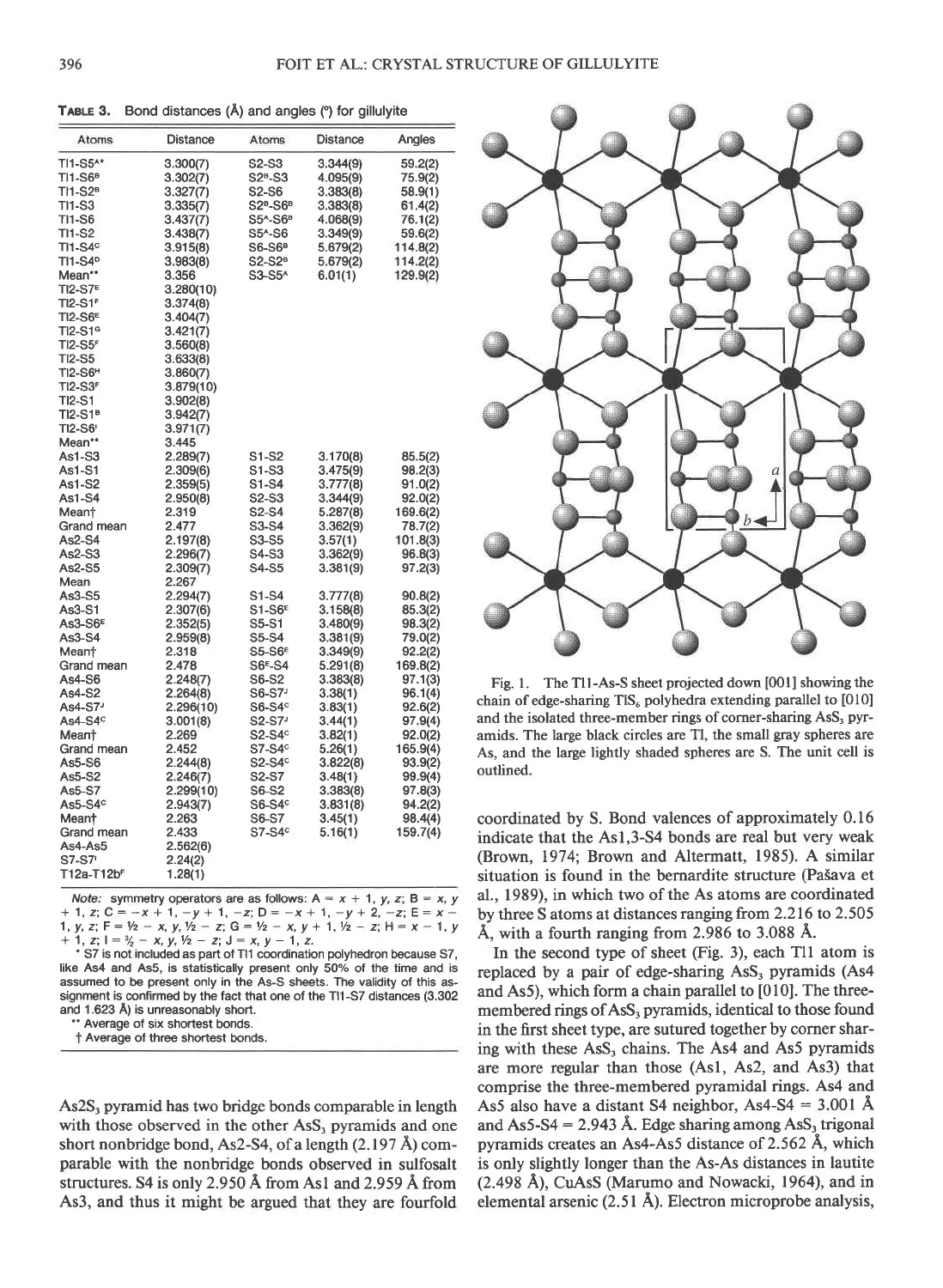

Fig.2. The Tll-As-S sheet projected down [001] showing the bond distances and angles. The unit cell is outlined.

coupled with site refinement, indicates that 14% of the As4 and 8% of As5 sites are occupied by Sb. Although Sb has a significantly larger covalent radius than As, the mean As4-S and As5-S bond lengths are appreciably shorter  $(2.269 - 2.263 \text{ Å})$  than the As1-S, As2-S, and As3-S mean bond lengths  $(2.267 - 2.319 \text{ Å})$ . In the rebulite structure,  $Tl_5Sb_5As_8S_{22}$  (Balić-Žunić and Šćavničar, 1982), there is a partial occupancy of the As site by Sb, and the expected increase in bond length is observed. The shorter than expected As4-S and As5-S mean bond distances in gillulyite may be related to the presence of As4-As5 bonding and interactions between the 4s<sup>2</sup> lone pair and the bond pair.

Whereas the Tll atom is a structural element of only one type of sheet, the Tl2 atom occupies a split position symmetrically displaced about the twofold axis in a large cavity between both types of As-bearing sheets (Figs. 4 and 5). The Tl2 split positions are separated by  $1.28$  Å, and the occupancy of each is 25%. A similar splitting of the Tl position has been observed in the structure of imhofite (Divjaković and Nowacki, 1976); however, the occupancy is unequal and the split positions are separated by  $\sim$  0.8 Å. The Tl2 splitting vector lies in the (010) plane approximately 17° to the a axis. Because of symmetry constraints on the Tl2 split sites, their S coordinations are identical. Each is coordinated by  $(6 + 5)$  S atoms, six



Fig. 3. The As-S sheet projected down [001] showing the chains of AsS, pyramids, the long bonds to 54, and the short As4-As5 distance. The unit cell is outlined.

at distances ranging from 3.280 to 3.633 A and five at distances ranging from  $3.860$  to  $3.971$  Å (Table 3). The innermost coordination sphere of six atoms is extremely distorted and displaced away from the adjoining Tl split position. The range of distances of Tl2 to its six closest S neighbors is comparable to those observed in the thallium sulfosalts (e.g., lorandite, bernardite, imhofite). flowever, as is the case with Tll the mean distance (3.445 A) is slightly longer than for similarly coordinated Tl in sulfosalts. Each Tl2 coordination polyhedron is discrete and does not share polyhedral elements with other Tl polyhedra. There are no Tl-Tl nor Tl-As bonds in the gillulyite structure, as are common in the Tl sulfosalts imhofite (Divjakovi6 and Nowacki, 1976), wallisite (Takéuchi et al., 1968), hatchite (Marumo and Nowacki, 1967), lorandite (Fleet, 1973), synthetic christite (Brown and Dickson, 1976), rebulite (Balić-Žunić and Šćavničar, 1982), vrbaite (Ohmasa and Nowacki, 1971), bernardite (Pasava et al., 1989), and ellisite (Gostoji6, 1980).

The Tl2 positions are compatible with either sheet type; therefore, without a careful and very difficult analysis of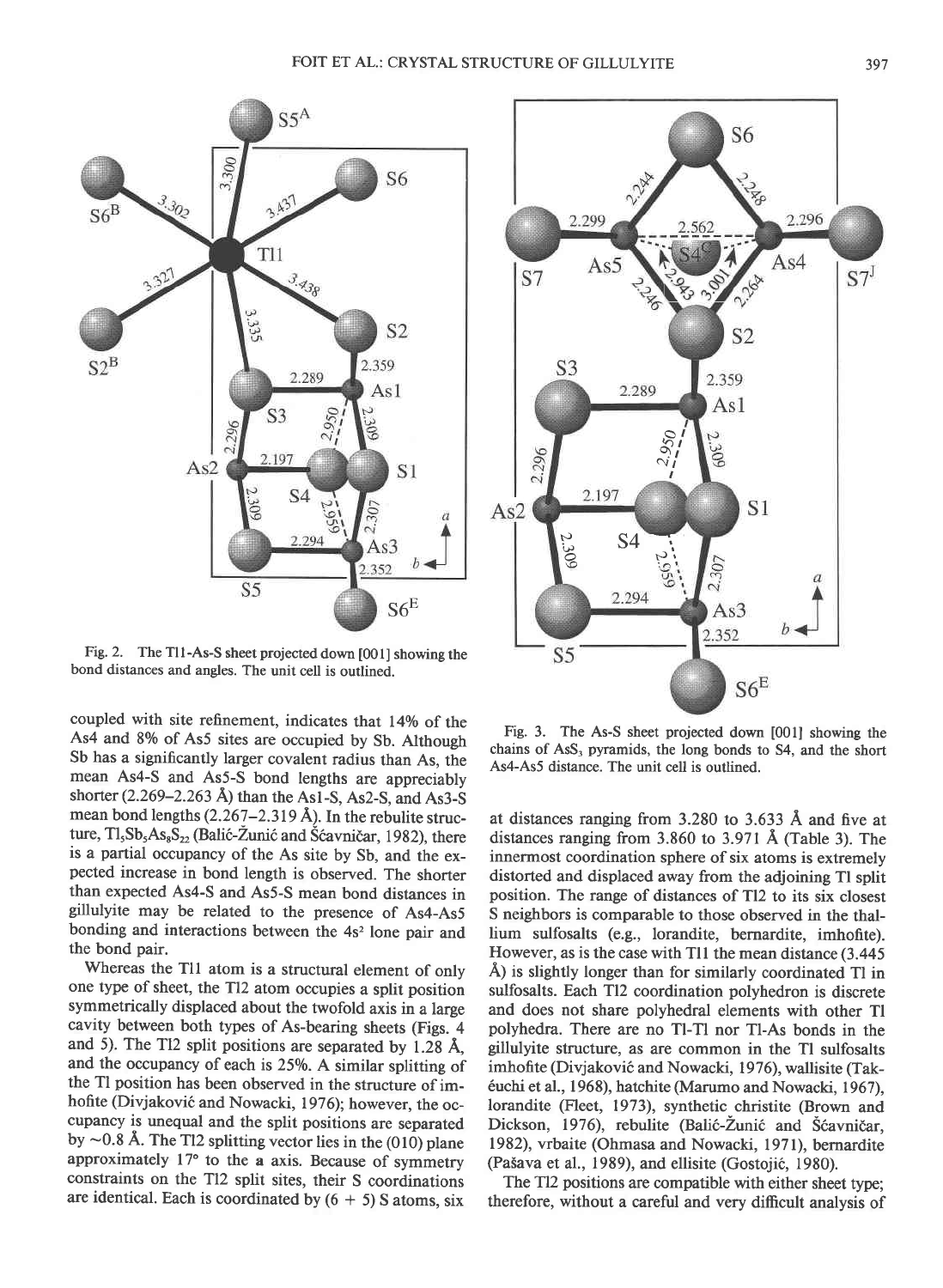

Fig.4. An oblique view of the gillulyite unit cell showing the stacking of four Tl1-As-S sheets and the split Tl2 position.

the very weak and diffuse extra reflections, it is not possible to determine if Tl2 atoms are ordered (i.e., present with one sheet type) or how the two sheet types are stacked together to produce the superstructure. Thus, the picture we are left with is one of an averaged unit cell in which four sheets stacked parallel to (001) yield the 2l A c-axis repeat. Each of the two sheet types, Tll-As-S and As-S, are statistically present one half the time. When the Tll atom is present (and all the sheets are of the first type) the pair of sheets in the middle of the unit cell and at the top and bottom (Fig. a) are linked together by long bonds to S4 from Tl1 (3.915 and 3.983 Å), As1 (2.950 Å), and As3  $(2.959 \text{ Å})$  in the adjacent sheet. The presence of these extremely long and very weak bonds explains gillulyite's perfect (001) cleavage. The Tl2 atoms that occupy split positions statistically 25Vo of the time link the pairs of Tl-As-S sheets together.

When the Tll atom is replaced by As4 and As5 pyramids (as it is 50% of the time) the inversion-related pairs of As-S sheets in the middle of the cell are weakly linked together by only the long Asl-S4, As3-S4, As4-S4, and As5-S4 bonds (Fig. 5). The S atom (S7), which is part of the coordination spheres of As4 and As5, forms bonds,  $S7-S7 = 2.24$  Å, between the adjacent As-S sheet pairs. In addition to the S-S bonds, the As-S sheet pairs are linked together by Tl2-S bonds.

Covalent S-S bonds have been observed in only a few sulfides and sulfosalts (Wuensch, 1974). The S7-S7 distance in gillulyite is only slightly longer than those in the disulfides, pyrite  $(2.14 \text{ Å})$  and marcasite  $(2.21 \text{ Å})$ , and in the sulfosalt livingstonite,  $HgSb_4S_8$  (2.06 Å) (Srikrishnan and Nowacki, 1975). The presence of S-S and As-As bonds in the same structure has not been observed before in



Fig. 5. An oblique view of the gillulyite unit cell showing the stacking of four As-S sheets, the split Tl2 position, and the S7-57 bonds.

sulfides and sulfosalts; their presence might more appropriately lead to gillulyite being classified as a sulfide (Wuensch, 1974).

# Lone pair effects

Gillulyite hosts two cations  $(As<sup>3+</sup> and TI<sup>+</sup>)$ , which contain a lone pair of electrons. It is thought that lone pairs (lp) and bonding pairs (bp) "are of equal importance and distribute themselves so as to minimize interelectron repulsion" and that "the repulsion between pairs decreases in the order"  $lp-lp > lp-bp > bp-bp$  (Hyde and Andersson, 1989). Since a lone pair of electrons occupies approximately the same volume as an anion "the cation must, therefore, be off-center in the regular polyhedron" (Hyde and Andersson, 1989). As a result, the coordination polyhedra of cations containing a lone pair of electrons in their valence shells are generally extremely distorted, and their interatomic distances vary greatly, making specification of the coordination polyhedron somewhat arbitrary at times.

The coordination of  $As<sup>3+</sup>$  appears to reflect the presence of its 4s<sup>2</sup> lone pair electrons. The nearly coplanar (001) arrangement of S atoms constituting the AsS, pyramids suggests that the lone pair centroids of the Asl, As3, As4, and As5 atoms are oriented in the [001] direction, with the lp and three bp pairs having a tetrahedral configuration (Fig. 3). This would place 54 between the lp centroids with the lp-bp (As-S4) repulsions responsible for the dilation of the As-S4 bonds. Likewise the lone pair centroid for the As2 atom probably lies in the void between the  $\text{As}_3\text{S}_4$  rings and opposes the very short (2.197  $\AA$ ) As2-S4 bond (Figs. 1 and 3).

Lone pair effects are also evident in Tl coordination